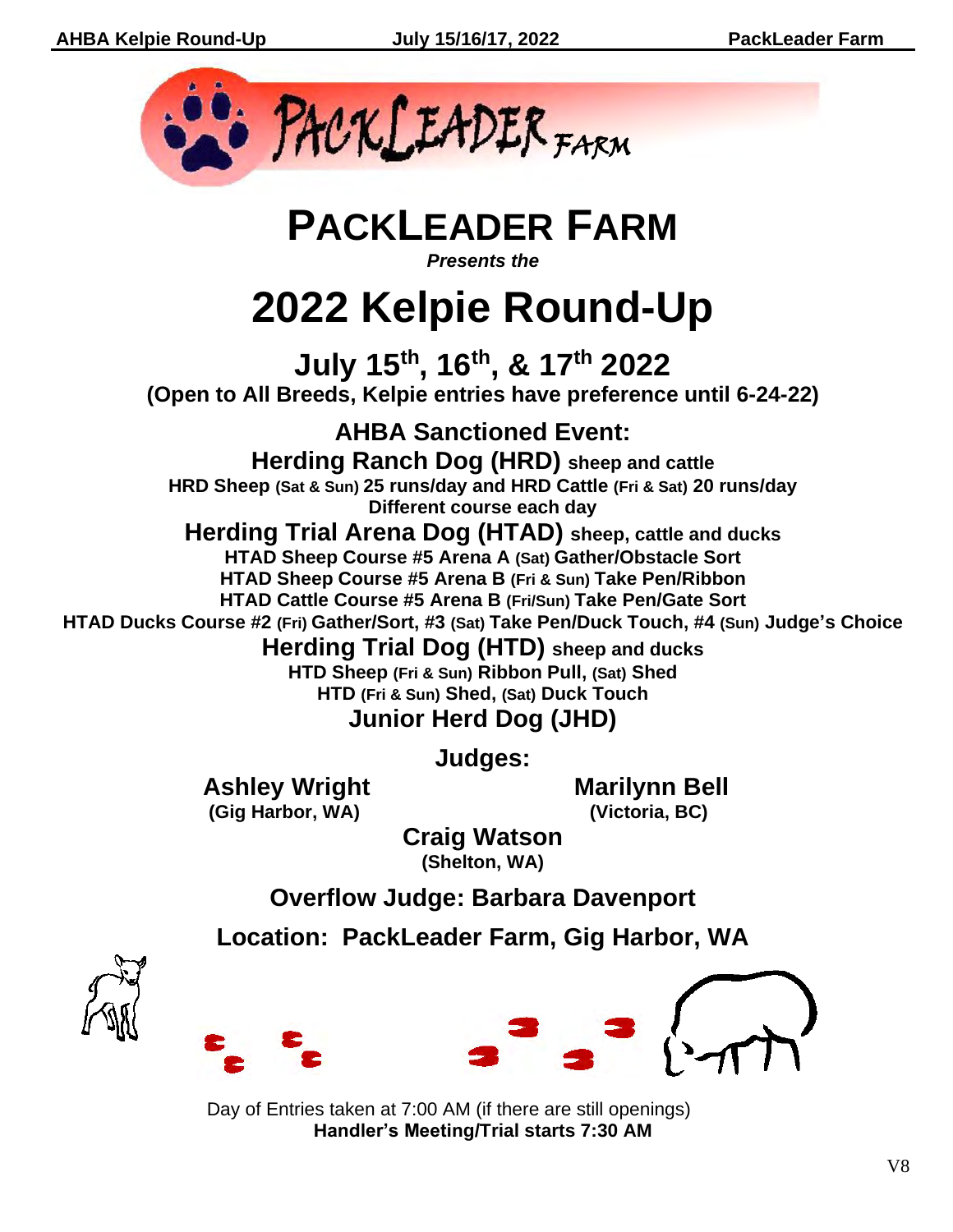#### **Location and Directions**

14401 Crews Road NW, Gig Harbor, WA 98329 Home: 253-884-5959 **Cell: 253-732-5959**

Use directions below - MapQuest will get you close, then get you lost.

- Hwy 16, Exit for Purdy/Key Center/Shelton, Hwy 302 W.
- Travel into Purdy, Turn left at the signal following sign for Hwy 302 W (Shelton/Key Center)
- Cross Wauna Bridge, travel 5.1 miles
- Turn RIGHT onto Hwy 302 W, Elgin Clifton Rd KPN, toward Shelton/Allyn (There are clearly marked signs leading to Hwy 302 W)
- Travel 1.2 miles, turn RIGHT onto 150<sup>th</sup>
- Travel .1 miles (end of chain link fence) turn LEFT onto 1<sup>st</sup> road into Rocky Creek Conservation Area
- Follow road approximately .8 mile through park, to PackLeader's green farm gate, follow road past twostory house (white w/green trim) to parking lot at the top of the driveway.

#### ➢ **Motels & Camping**

| <b>**Westwynd Motel</b>                          | 6703 144th St. NW, Gig Harbor, 98332            | (800) 468-9963   |  |  |  |  |  |
|--------------------------------------------------|-------------------------------------------------|------------------|--|--|--|--|--|
| **incredibly dog-friendly and very accommodating |                                                 |                  |  |  |  |  |  |
| Red Lion Inn & Suites                            | 220 Bravo Ter, Port Orchard, WA 98367           | (360) 895-7818   |  |  |  |  |  |
| Best Western Wesley Inn                          | 6575 Kimball Drive, Gig Harbor, 98335           | (888) 462-0002   |  |  |  |  |  |
| The INN at Gig Harbor                            | 3211 56th St. NW, Gig Harbor. 98335             | $(253)$ 858-1111 |  |  |  |  |  |
| <b>Gig Harbor RV Resort</b>                      | 9515 Burnham Drive NW, Gig Harbor, 98332        | (800) 526-8311   |  |  |  |  |  |
| PackLeader Farm                                  | Camping and/or RVs may park on site, no hookups |                  |  |  |  |  |  |

#### ➢ **Food – Karen's Kitchen – Friday, Saturday and Sunday**

Continental Breakfast & Lunch each day, the Saturday BBQ and the Sunday Pancake Breakfast are on us but please indicate if you are joining us so we can have an estimated count of how many we are feeding.

#### ➢ **Information and Entry Forms: Barbara 253-732-5959 k9sayno@aol.com**

**Ashley 253-905-7695 wrightaa1@gmail.com**

#### ➢ **Entries**

Pre-entries must arrive no later than July 6th, 2022.

Kelpie preference until 6-24-22. Other breeds date stamped upon arrival, entered chronologically. Make money orders or checks payable to PackLeader Farm. **All payments in US dollars.** Mail to: Kelpie Round-Up, c/o Barbara Davenport 14401 Crews Rd NW, Gig Harbor, WA 98329 (Questions? Email: wrightaa1@gmail.com or k9sayno@aol.com )

#### ➢ **Entry Fees**

| <b>HRD Cattle</b>     | Before/on 7-6-22:                                                                          | \$60.00 | After 7-6-22: | \$65.00 |
|-----------------------|--------------------------------------------------------------------------------------------|---------|---------------|---------|
| <b>HRD Sheep</b>      | Before/on 7-6-22:                                                                          | \$50.00 | After 7-6-22: | \$55.00 |
| <b>HTAD Cattle</b>    | Before/on 7-6-22:                                                                          | \$55.00 | After 7-6-22: | \$60.00 |
| <b>HTD/HTAD Sheep</b> | Before/on 7-6-22:                                                                          | \$45.00 | After 7-6-22: | \$50.00 |
| <b>HTD/HTAD Ducks</b> | Before/on 7-6-22:                                                                          | \$40.00 | After 7-6-22: | \$45.00 |
| <b>JHD Sheep</b>      | Before/on 7-6-22:                                                                          | \$35.00 | After 7-6-22: | \$40.00 |
|                       | Dough Entrico (if runo are otill ovailable) acconted prior to the atort of close beginning |         |               |         |

*Day of Entries (if runs are still available) accepted prior to the start of class beginning at 7AM.*

*Refunds available until July 5 th, 2022. Refunds available after July 5 th, if we can fill from a wait list.*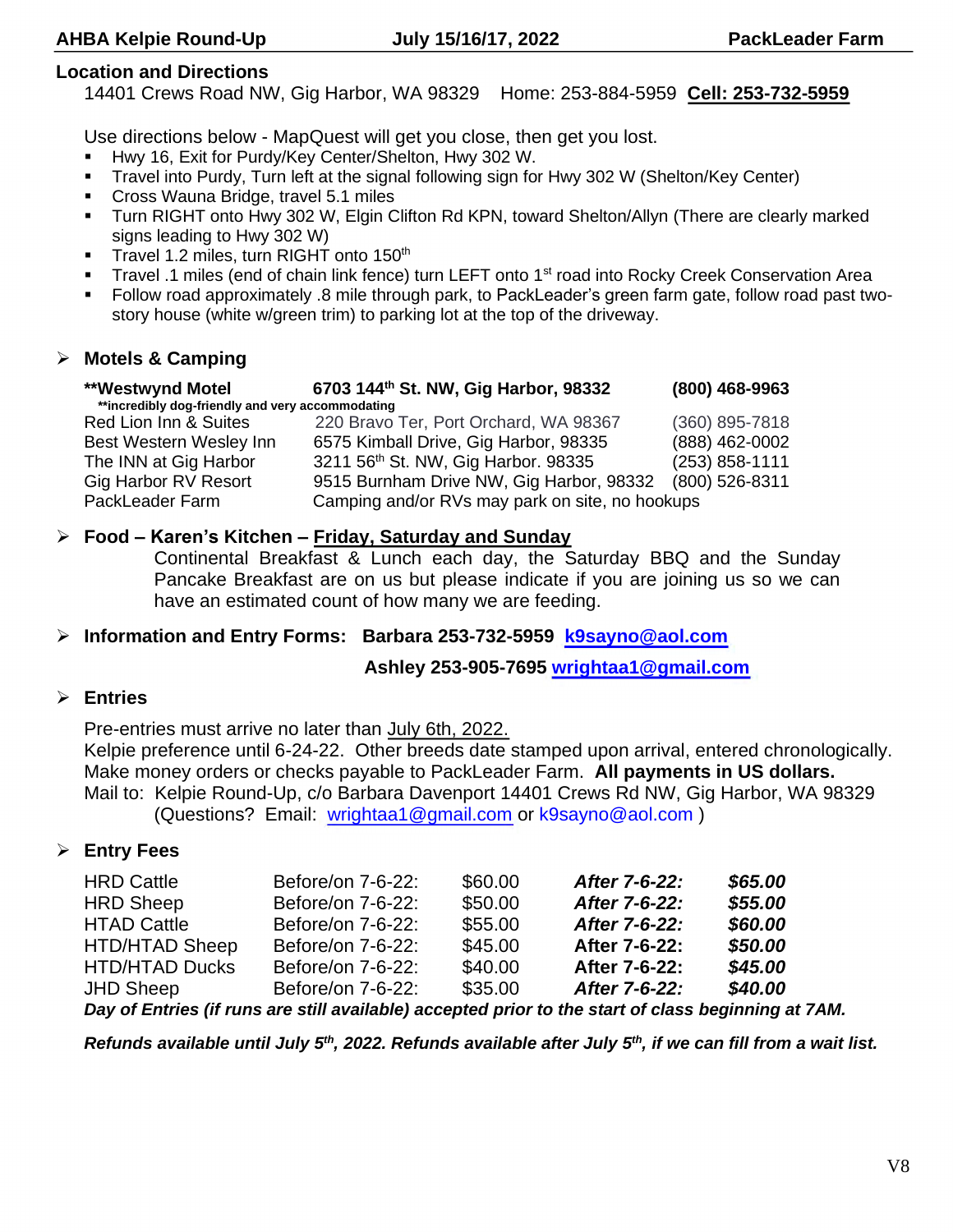#### **Date**

| July 15 |  | Ashley Wright, Marilyn Bell, Craig Watson, Barbara Davenport (overflow) |  |
|---------|--|-------------------------------------------------------------------------|--|
|---------|--|-------------------------------------------------------------------------|--|

July 16 Ashley Wright, Marilyn Bell, Craig Watson, Barbara Davenport (overflow)

July 17 Ashley Wright, Marilyn Bell, Craig Watson, Barbara Davenport (overflow)

**Limits 40 runs per judge, Sheep - HRD limited to 25 runs Cattle - HRD (15 runs), Combined HRD/HTAD 30 runs Ducks – HTD/HTAD - Dependent on Avian Flu**

➢ **Awards:** *Flats* 1 st – 4<sup>th</sup> place Each Day (open to all breeds)

#### **Breed Specific**

*Kelpie - High Combined HTD/HTAD for the weekend (Single highest HTD/HTAD score per day) Handmade Leather Slip Lead, made by Maury Crites, presented by PackLeader Farm*

*Kelpie - High Combined HRD (top 3 HRD scores for the weekend) Belt Buckle presented by PackLeader Farm* 

*Other Breed - High Combined (top 2 scores each day, any course/stock for the weekend) Belt Buckle presented by Toni Crites, Dreamcatcher Kennel*  **F**

#### **Available to all Breeds**

These 3 awards are always a contribution from our herding community and showcase their talents.

*High Combined Started Dog (Single highest score per day, any course/stock for the* weekend) **– Felted** *Sheep made by Charlotte Dietsch*

*High Combined Intermediate Dog (Single highest score per day, any course/stock for the*  weekend) **– Felted** *Sheep made by Charlotte Dietsch*

*High Combined Advanced Dog (Single highest score per day, any course/stock for the* weekend) **– Felted** *Sheep made by Charlotte Dietsch*

- ➢ **Other donations for awards are continuously coming in. A complete list will be announced.**
- ➢ **Rick Pinney Memorial Award (Kelpies Only) – Pendleton Blanket in the Spider Rock Design donated by Vickie Avery and Pete Dykstra. Embroidery by Pamela Frost.**

**Award Criteria:** The trophy will be presented to the team determined by the judges, with votes from competitors and stock handlers, to have a good working partnership, who demonstrates good stockmanship and good sportsmanship, and who contributes to the success of others.



**2017 Inaugural Award winner: Kelly Orr 2018 Award Winner: Elaine LaRochelle 2019 Award Winner: Dave Viklund**

**2022 Award Winner: Who will it be?**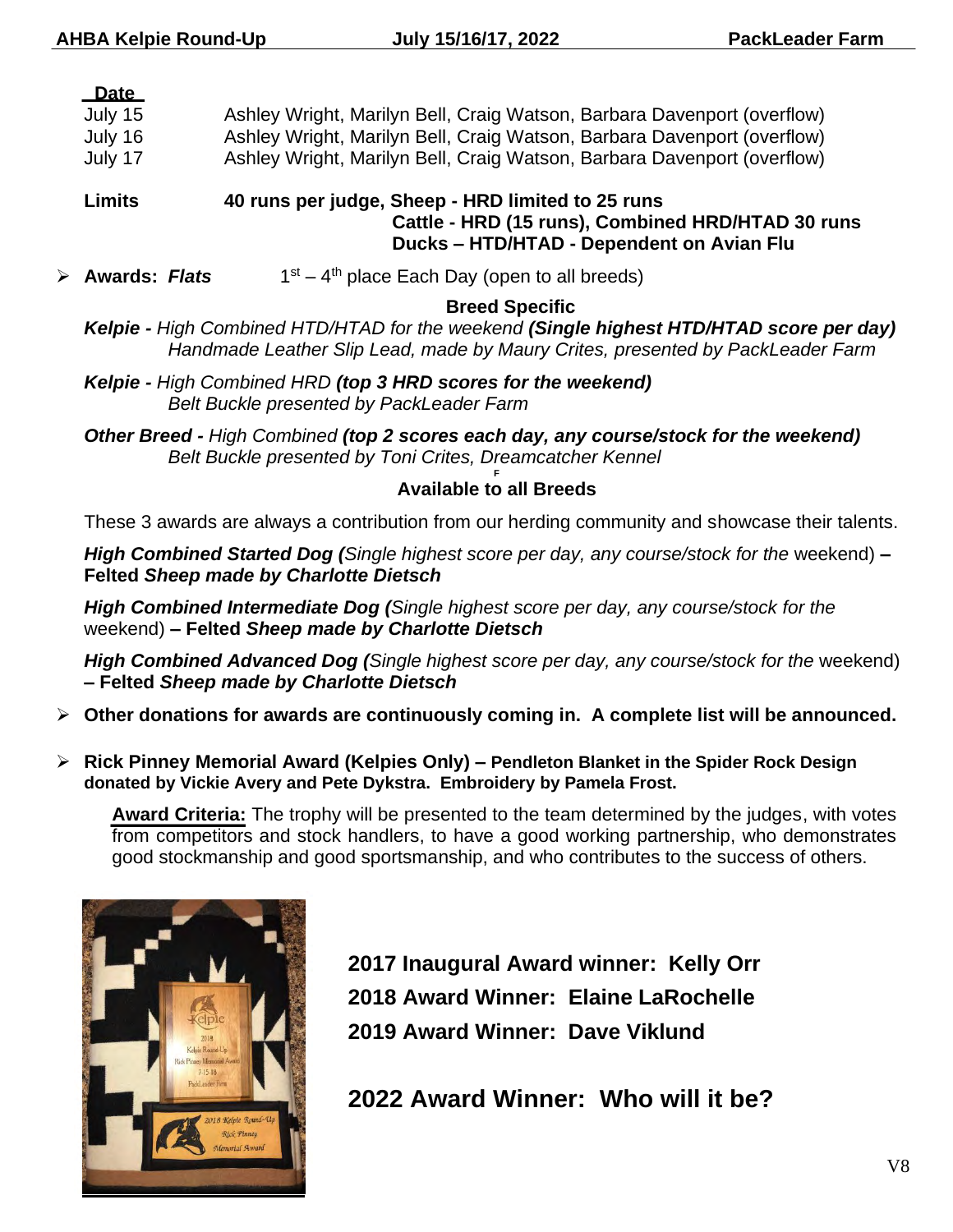

# **2022 Kelpie Round-Up**

**Belt Buckles**

## **High Combined Ranch – Kelpie**

**High Combined – Other Breed**

*2012 Kelpie Round-Up High Combined – Dave Viklund and his Kelpie, Sid 2013 Kelpie Round-Up Belt Buckle – Ashley Wright and her Kelpie, McGee 2014 Kelpie Round-Up Belt Buckle – Barbara Davenport and her Kelpie, Tori 2014 Other Breed Kelpie Round-Up Belt Buckle – Kelly Kelly and her Border Collie, Kate 2015 Kelpie Round-Up Belt Buckle – Dave Viklund and his Kelpie, Vaider 2015 Other Breed Kelpie Round-Up Belt Buckle – Ashley Wright and her Border Collie, Isis 2016 Kelpie Round-Up Belt Buckle – Pete Dykstra and his Kelpie, Maggie 2016 Other Breed Kelpie Round-Up Belt Buckle – Ashley Wright and her Border Collie, Isis 2017 Kelpie Round-Up Belt Buckle – Dave Viklund and his Kelpie, Chuck 2017 Other Breed Kelpie Round-Up Belt Buckle – Ashley Wright and her Border Collie, Maker 2018 Kelpie Round-Up Belt Buckle – Pete Dykstra and his Kelpie, Maggie 2018 Other Breed Kelpie Round-Up Belt Buckle – Melinda Galt and her Border Collie, Tam 2019 Kelpie Round-Up Belt Buckle – Dave Viklund and his Kelpie, Bull 2019 Other Breed Kelpie Round-Up Belt Buckle – Teresa & Aaron Brown and their Samoyed, Hamlet 2020 & 2021 Cancelled due to COVID*

*Buckle design by Kathy Green. Buckle crafted by Wages Silversmiths.*



*Mark your calendars for the 2023 Kelpie Round-up! July 14/15/16, 2023*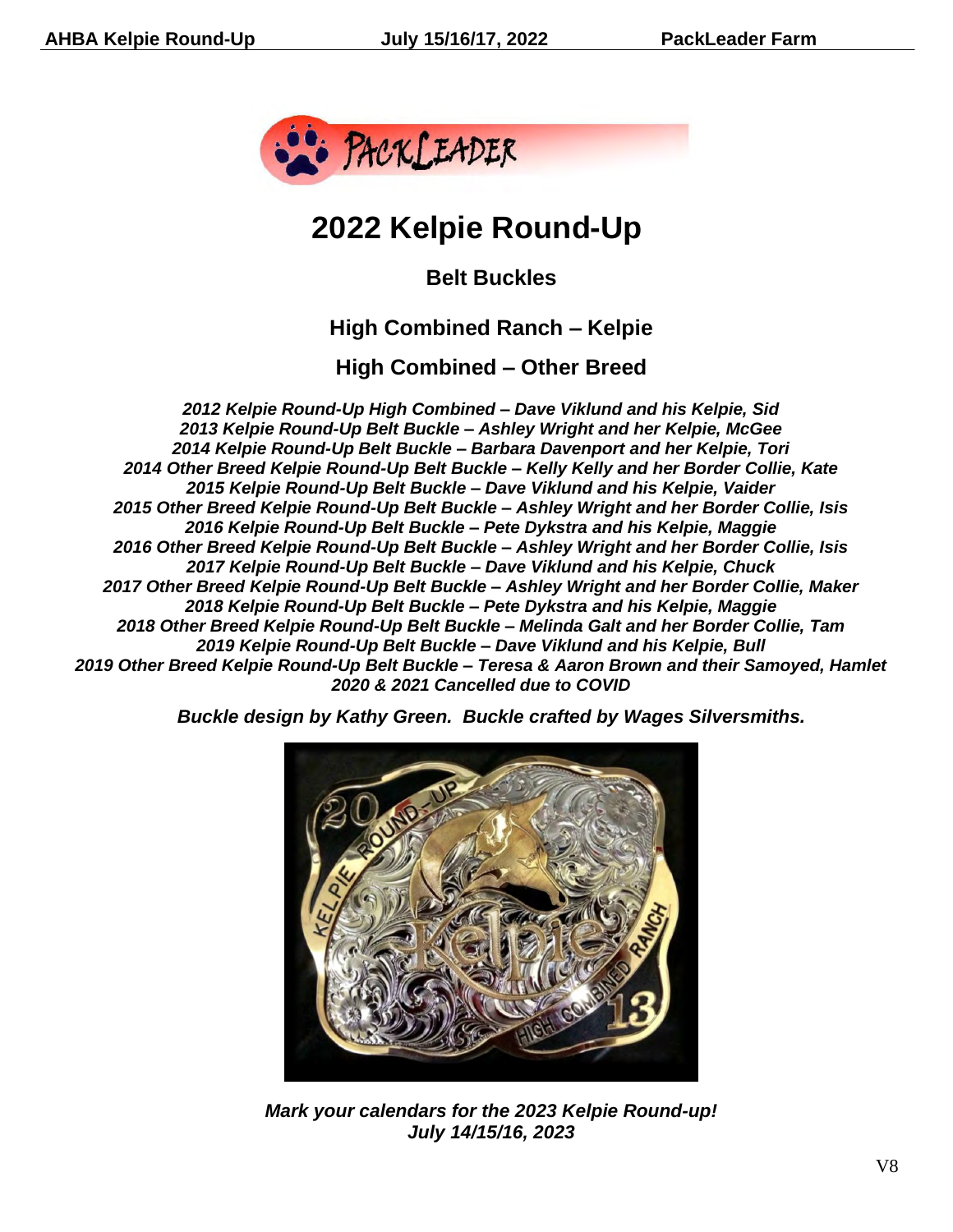| Please fill out one entry form, per dog Entry Number: __________________________ |                                                                                  |                                                                                                           |  |  |
|----------------------------------------------------------------------------------|----------------------------------------------------------------------------------|-----------------------------------------------------------------------------------------------------------|--|--|
|                                                                                  | Kelpie Preference through June 24th, 2022                                        |                                                                                                           |  |  |
|                                                                                  |                                                                                  | Breed: _______________________________Reg. #: __________________________________Registry: _______________ |  |  |
|                                                                                  |                                                                                  |                                                                                                           |  |  |
|                                                                                  |                                                                                  |                                                                                                           |  |  |
|                                                                                  |                                                                                  |                                                                                                           |  |  |
|                                                                                  |                                                                                  |                                                                                                           |  |  |
|                                                                                  |                                                                                  |                                                                                                           |  |  |
|                                                                                  |                                                                                  |                                                                                                           |  |  |
|                                                                                  |                                                                                  |                                                                                                           |  |  |
|                                                                                  |                                                                                  |                                                                                                           |  |  |
|                                                                                  |                                                                                  |                                                                                                           |  |  |
|                                                                                  |                                                                                  |                                                                                                           |  |  |
|                                                                                  | Indicate the class(es) you are entering - No minimum number of entries required. |                                                                                                           |  |  |

Make money orders or checks payable to PackLeader Farm. **All payments in US dollars.** Mail to: Kelpie Round-Up, c/o Barbara Davenport 14401 Crews Rd NW, Gig Harbor, WA 98329

| <b>Course</b>      | <b>Circle</b><br><b>Class</b> | Fri | <b>Sat</b> | <b>Sun</b> | <b>Before/on</b><br>7/6/2019                                                    | <b>After</b><br>7/6/2019 | <b>Totals</b> |
|--------------------|-------------------------------|-----|------------|------------|---------------------------------------------------------------------------------|--------------------------|---------------|
| <b>HRD cattle</b>  | $\mathbf{III}$<br>II          |     |            | N/A        | \$60.00                                                                         | \$65.00                  |               |
| <b>HRD</b> sheep   | Ш<br>Ш                        | N/A |            |            | \$50.00                                                                         | \$55.00                  |               |
| <b>HTDs</b>        | Ш<br>Ш                        |     |            |            | \$45.00                                                                         | \$50.00                  |               |
| <b>HTDd</b>        | $\mathbf{III}$<br>Ш           |     |            |            | \$40.00                                                                         | \$45.00                  |               |
| <b>HTADS</b>       | $\mathbf{III}$<br>Ш           |     |            |            | \$45.00                                                                         | \$50.00                  |               |
| <b>HTADd</b>       | Ш<br>Ш                        |     |            |            | \$40.00                                                                         | \$45.00                  |               |
| <b>HTADc</b>       | Ш<br>Ш                        |     | N/A        |            | \$55.00                                                                         | \$60.00                  |               |
| <b>JHD</b>         | --------                      |     |            |            | \$35.00<br>\$40.00                                                              |                          |               |
| Lunch              | Per day                       |     |            |            | Lunch & BBQ are on us but please indicate if you                                |                          |               |
| <b>Barbeque</b>    | $7 - 16 - 22$                 |     |            |            | are joining us so we can have an estimated count of<br>how many we are feeding. |                          |               |
| <b>Grand Total</b> |                               |     |            |            |                                                                                 |                          |               |

In consideration for participation in this event, I agree to assume all responsibility for any claim, loss or damage, of whatever kind or nature, whether to person or property, which may be caused at or near this event, either directly or indirectly, by me or the dog(s) I have entered in or brought to this event. I further agree that I will hold AHBA, PackLeader Farm, Barbara Davenport and/or Steve Weigley harmless and defend them from any and all liability for any injury, claimed damage or loss, of whatever kind or nature, whether to person or property, caused at or near this event whether directly or indirectly, by or to me or any dog(s) I have entered in or brought to this event. I agree to indemnify AHBA, PackLeader Farm, Barbara Davenport and/or Steve Weigley for any loss, cost or expense including attorney fee and cost to which AHBA, PackLeader Farm, Barbara Davenport and/or Steve Weigley might be subject to as a result of any claim, suit, loss or damage caused in any way by any act or negligence on my part or on the part of any dog(s) I have entered in or brought to the event. I acknowledge that while the AHBA may provide sanctioning for this event with regard to the issuing of titles, it does not have and does not exercise control over the conduct of the event or those present. I certify and represent that the dog(s) I have entered in or brought to this event is (are) not a hazard to other dogs, other animals, or to people.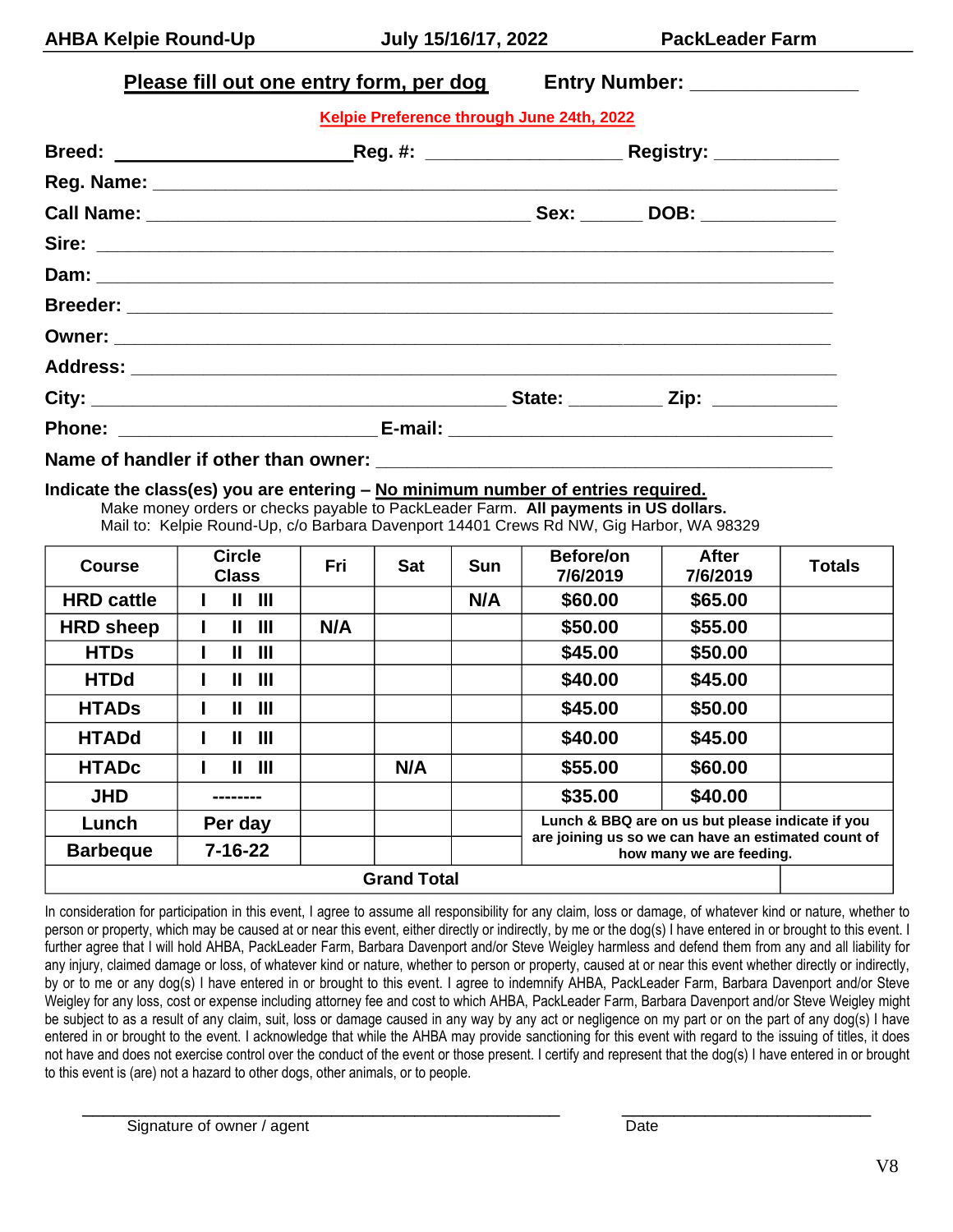## **JULY 15th , 2022 – HRD – Cattle - Arena A JULY 17 th, 2022 – HRD – Sheep - Arena A**

#### **GENERAL RULES:**

- Time 25 minutes.
- In all elements, quiet efficient stock work is essential.
- All elements must be attempted prior to moving on.
- All gates may be open/closed or pre-set at the Handler's discretion to increase safety.
- Time will not end until all gates have been restored to their original/starting position.
- Ties are broken based on individual scores in the following order: Exercise 3 "Obstacle #2", Exercise 5 "Hold", Time.

#### **STARTING SETUP:**

- All gates must be returned to the starting positions.
- 5 head of stock in Stockyard, sets of 5 cattle in Upper Back Alley Pen, and Sets of 5 sheep in the pens in Alley A/B
- **1. GATHER – 15 pts.:** Team will move to the location appropriate for their level. Exercise begins when dog is sent. Gather the stock, and move them past the Handler's Post. Exercise ends when stock have moved behind Handler's Post.
	- **HRDI** Dog may be positioned half way to cows, Handler may move to within 15' of stock.
	- **HRDII** Dog will be positioned at the Handler's Post, Handler may move up half way to stock.
	- **HRDIII** Team will be positioned at the Handler's Post.
- **2. FETCH/DRIVE – 15pts.:** Exercise begins when the stock have moved behind the Handler's Post. Fetch/drive stock through Obstacle 1, and to the Level III Drive Marker. Exercise ends when stock pass the Level III Drive Marker.
	- **HRDI** Handler may move anywhere.
	- **HRDII** Handler may move anywhere behind the Handler's Line. Handler may move anywhere once stock have passed the Level II Drive Marker.
	- **HRDIII** Handler may move anywhere behind the Handler's Line. Handler may move anywhere once stock have passed the Level III Drive Marker.
- **3. OBSTACLE #2 – 15 pts.:** Exercise begins when stock pass the Level III Drive Marker. Move stock through Obstacle 2. Exercise ends when stock have exited Obstacle 2.
- **4. OBSTACLE #3/SORT – HTADI/II: 10 pts. – HTADIII: 20 pts.:** Exercise begins when the stock have exited Obstacle #2. Team shall move stock to Obstacle #3. Handlers may move anywhere but should not walk through the obstacle. Exercise ends when the stock have exited Obstacle #3.
	- **HTADI&II** Team shall move stock straight through the Obstacle #3 exiting out the opposite end. Exercise ends when all the stock have exited the end of Obstacle #3.
	- **HTADIII** Team shall move the stocks through Obstacle #3. Utilizing the gap in the side of Obstacle #3, the team shall sort 2 stock out of the gap while the other 3 stock exit out the opposite end of Obstacle #3. Exercise ends when all the stock have exited Obstacle #3.
- **5. HOLD – 10 pts.:** Exercise begins when the stock have exited Obstacle #3. Near the cone, the dog should independently hold stock. Team shall move stock to P1 and into alley. Exercise ends when the gate between P1 and Arena A is closed.
- **6. PEN & ALLEYS – 15 pts.:** Exercise begins when the gate between P1 and Arena A is closed. Team shall move the stock up the Alley and to the appropriate pens. (Cattle pens are in back alley and sheep pens are in Alley A/B). Pen stock in empty pen. Remove a new set of stock from next pen. Move livestock into P2. Exercise ends when the stock are in P2.
- **7. REPEN – 10 pts.:** Exercise begins when the stock are in P2. Move down alley, through P1, and Repen in Stock Yard. Exercise ends all stock have entered stockyard.

Time stops when all gates are returned to their original starting position.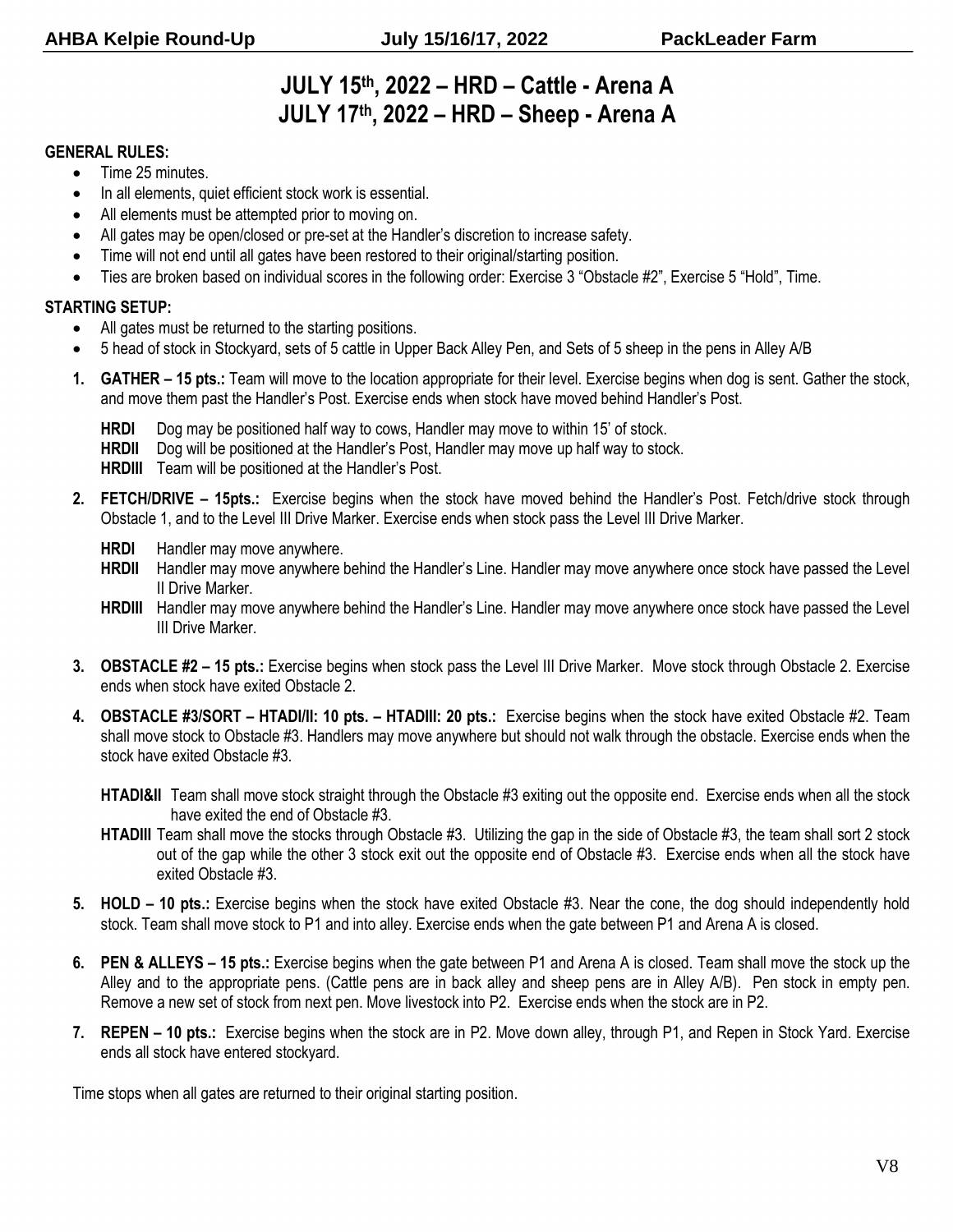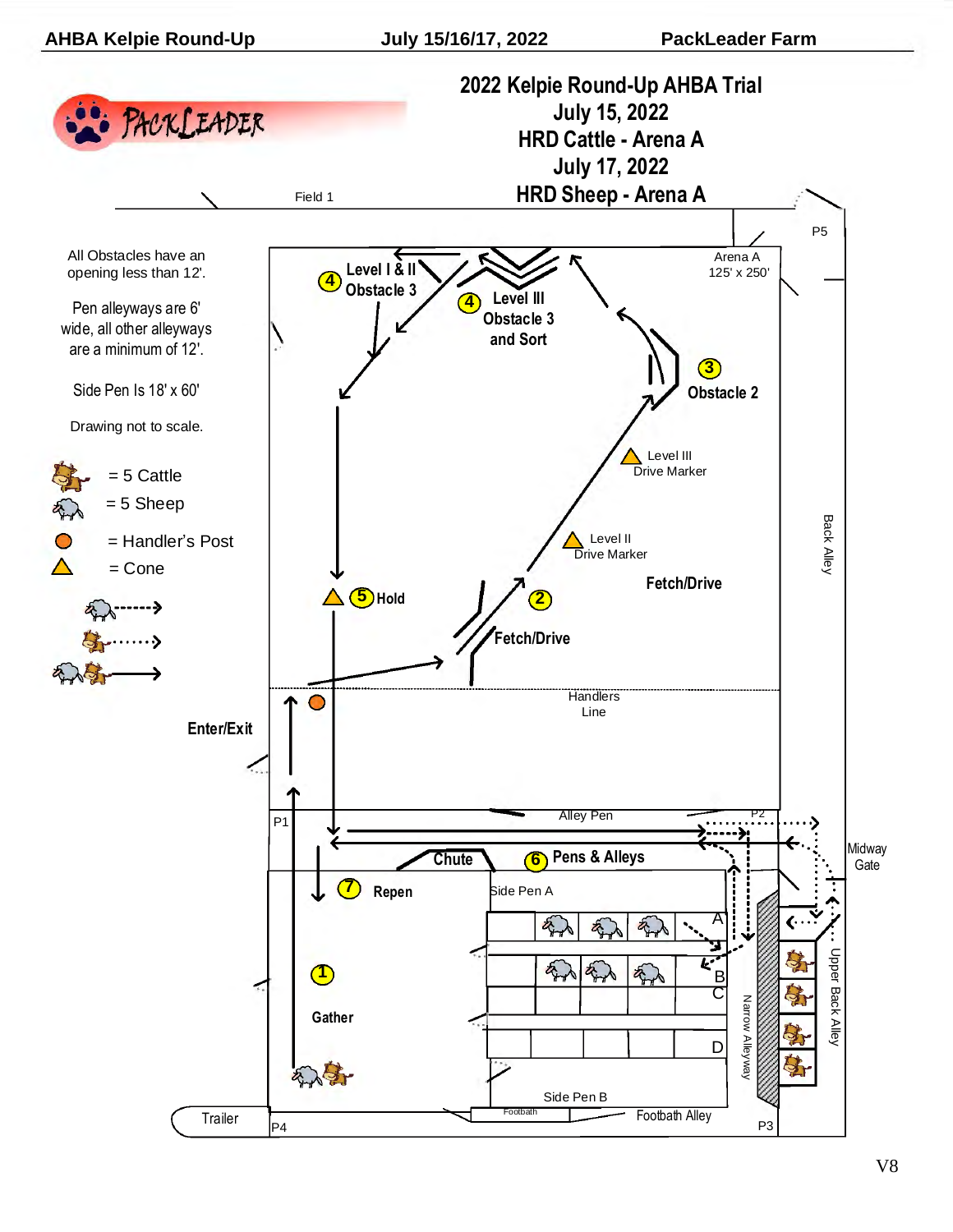# **July 16 th, 2022 – HRD Cattle – Arena B**

#### **GENERAL RULES:**

- Time 25 minutes.
- In all elements, quiet efficient stock work is essential.
- Ties broken based on individual scores in the following order: Exercise 3 "Obstacle 1", Exercise 5 "Obstacle 2", Time.

#### **STARTING SET- UP:**

- All gates are closed
- 5 cattle in Arena B, Extra sets of 5 cattle in the back-alley pens
- There will be a water tank on course, located in the Narrow Alley.
- **1. GATHER – HRDI/II: 15 pts, HRDIII: 20 pts:** Exercise begins when the dog is sent to gather the cattle. Team should move to the location appropriate for their level. Gather the cattle to the handler. Once all the cattle reach the handler, the team will move the cattle to the P3 gate. Exercise ends when cattle have reached the P3 gate.
	- **HRDI** Dog may be positioned halfway to cattle, the Handler may move to within 15' of stock.
	- **HRDII** Dog will be positioned at the Entry Gate, the Handler may move halfway to stock.

**HRDIII** Dog and handler will begin at the Entry Gate where the handler remains until the cattle arrive.

- **2. SORT – 15 pts.:** Exercise begins when cattle have reached the P3 gate. Utilizing the P3 Gate, gate sort 2 cattle to Pen P3. Exercise ends when the when the sort is complete and the gate to P3 is closed.
- **3. OBSTACLE 1 – 10 pts.:** Exercise begins when the gate between P3 and Arena B is closed. Move the remaining 3 cattle thru Obstacle 1 as shown on the diagram. Exercise ends when the cattle have exited Obstacle 1.
- **4. PENS – 15 pts.:** Exercise begins when cattle have exited Obstacle 1. Move 3 cattle to P3, pen in P3 to rejoin the three cattle with the two that were sorted. Move all cattle into open empty pen in back alley. Close pen gate. Open next pen gate and move new set of cattle through P3 and into Arena B. Gates from Pens to Arena should remain open during this section for safety. Gate from the pen you removed cows from must remain open across alley to set up for next handler. Exercise ends when gate between P3 and Arena is closed.
- **5. OBSTACLE 2 – 15 pts.:** Exercise begins when the gate between P3 and Arena B is closed. Load cattle into Obstacle 2. While dog holds cattle in pen, open gate to release cattle. Exercise ends when the cattle have exited Obstacle 2 as drawn on diagram.
- **6. OBSTACLE 3 – 10 pts.:** Exercise begins when the cattle have exited Obstacle 2. Move the cattle through Obstacle 3 as shown on the diagram. Move cattle past the handler's post. Exercise ends when the cattle have gone past the handler's post.
- **7. FETCH/DRIVE – HRDI/II: 10 pts, HRDIII: 15 pts:** Exercise begins when the cattle exit Obstacle 2. Fetch/Drive cattle to the Final Drive Marker. When cattle reach final drive marker, handler should recall dog and move to the exit gate. Dog may be leashed at exit gate. Exercise ends when dog and handler move to the exit gate.
	- **HRDI** Handler may move anywhere.
	- **HRDII** Handler remains behind the HRDII Handler's line until the stock reach the Final Drive Marker.
	- **HRDIII** Handler remains behind the HRDIII Handler's line until the cattle reach the Final Drive Marker.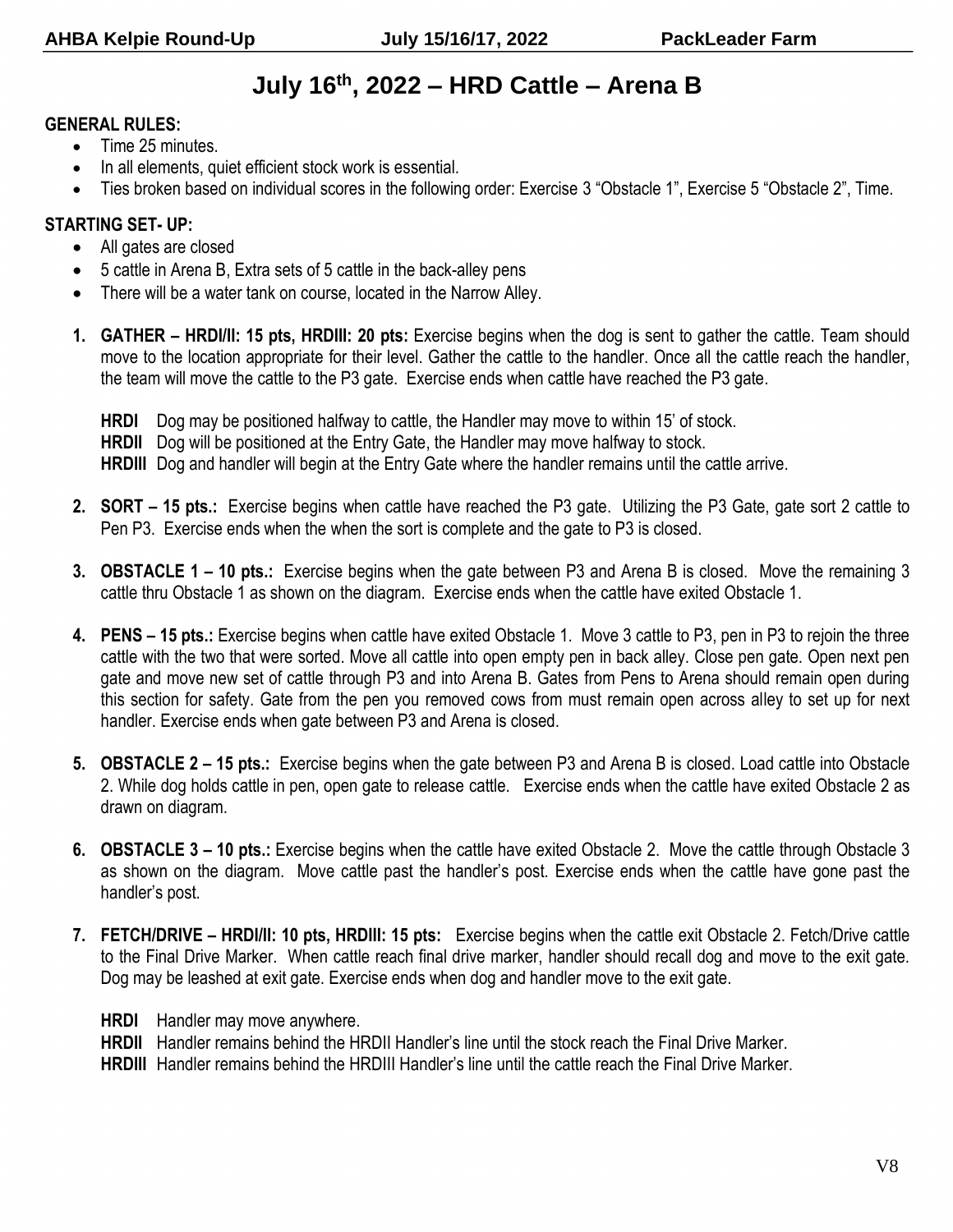

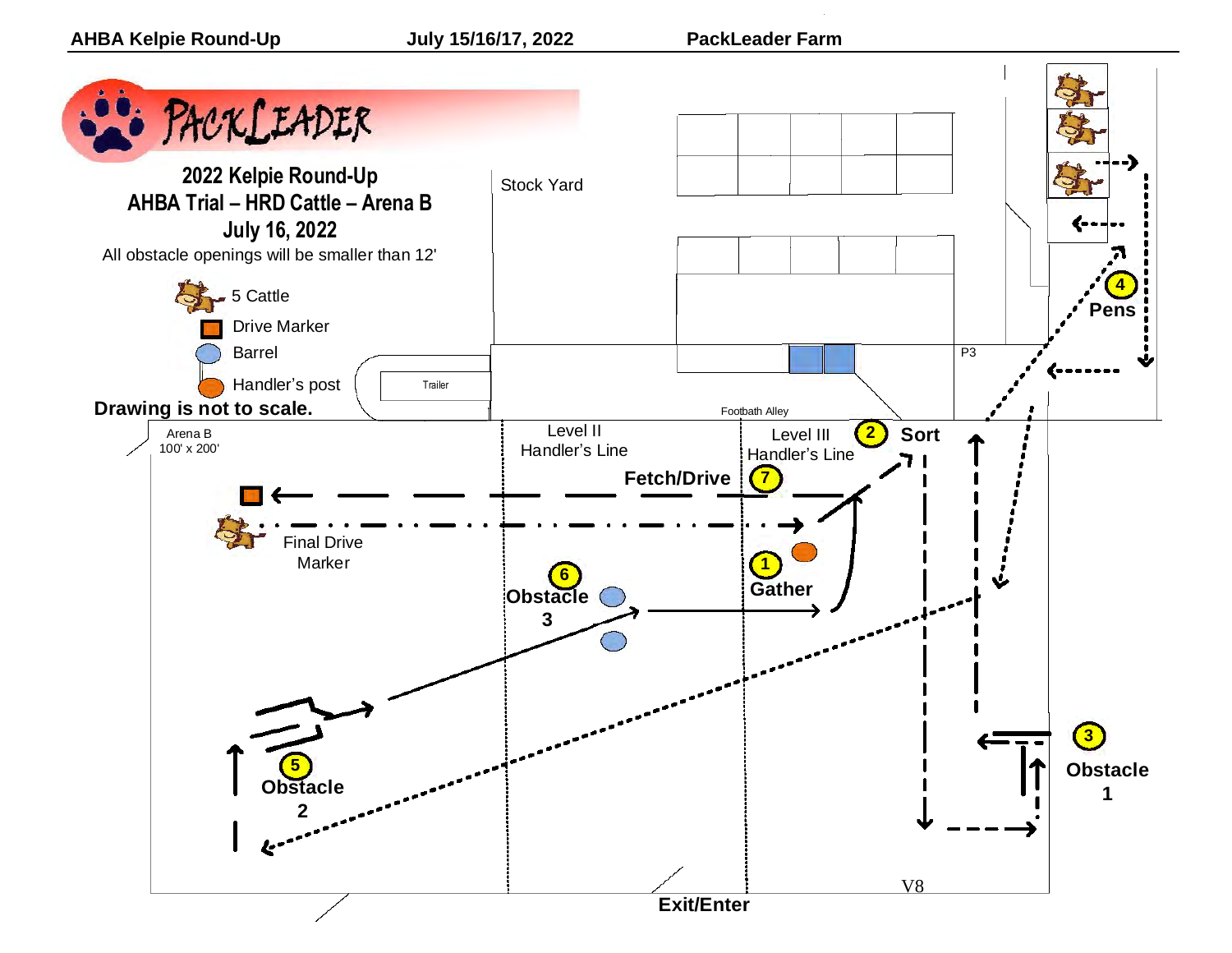# **JULY 16 th, 2022 - HRD – Sheep – Lower Field**

#### **GENERAL RULES:**

- Time 25 minutes.
- In all elements, quiet efficient stock work is essential.
- All elements must be attempted prior to moving on.
- All gates may be open/closed or pre-set at the Handler's discretion to increase safety.
- Time will not end until all gates have been restored to their original/starting position.
- Ties are broken based on individual scores in the following order: Exercise 3 "Obstacle #2/Hold", Exercise 5 "Obstacle #3", Time.

#### **STARTING SET- UP:**

- All gates must be returned to the starting positions.
- 5 sheep in Arena C for Gather, 4 sets of 5 sheep in marked pens.
- 1. **GATHER – 15 pts.:** Enter through the designated gate and move to the position appropriate for the team's level. Exercise begins when the dog is sent. Gather sheep and move the sheep from the set-out point to the Handler's Post. Exercise ends when the sheep pass the Handler's Post.
	- **HRDI** Dog may be positioned halfway to sheep, Handler may move to within 15' of stock.
	- **HRDII** Dog will be positioned at the Handler's Post, Handler may move up half way to stock.
	- **HRDIII** Team will be positioned at the Handler's Post.
- 2. **FETCH/DRIVE OBSTACLE#1 – 15 pts.:** Exercise begins when the sheep pass the Handler's Post. Fetch/Drive the sheep through Obstacle 1 and to the Drive Marker. Exercise ends when the sheep arrive at the Drive Marker.
	- **HRDI** Handler may move anywhere

**HRDII** Handler remains behind the Level II Handler's line until the sheep reach the Drive Marker.

**HRDIII** Handler remains behind the Level III Handler's line until the sheep reach the Drive Marker.

- 3. **OBSTACLE #2/HOLD – 15 pts.:** Exercise begins when the sheep arrive at the Drive Marker. Move sheep through the gate between Field 2 and Field 3. Load sheep into Obstacle 2, hold sheep in Obstacle. Exercise ends when the Judge calls the Hold.
- 4. **HRDIII ONLY: SORT – 10 pts.:** Exercise begins when the Judge calls the Hold. Sort 3 sheep out through the B opening and two sheep out the C opening. Sheep may be sorted in any order. Exercise ends when sheep have been sorted.
- 5. **OBSTACLE #3 - 10 pts.: Level I&II** Exercise begins when the Judge has called the Hold. **Level III** Exercise begins when the sheep have been sorted. Move the sheep into Field 2, and through Obstacle 3.the sheep to the Round Pen and pen. Exercise ends when the sheep are penned and the Round Pen gate is closed.
- 6. **PENS – 15 pts.:** Exercise begins when the sheep are penned and the Round Pen gate is closed. Move sheep through Round pen, pen 1, and pen in empty pen. Move to the next pen and take the new set of sheep to the back alley. Exercise ends when the sheep are in back alley and the gate to pen 1 is closed. footbath. Load sheep in footbath, dog should hold sheep in footbath while handler opens the gate. Move sheep through alley and release into Arena C.
- 7. **FOOTBATH & ALLEYS – 20 pts.:** Exercise begins when sheep are in the back alley and gate to pen 1 is closed. Load sheep into the footbath, dog should hold sheep in footbath while handler opens the gate. Move sheep through alley and release into Arena C. Call dog off sheep and move to exit gate. Exercise ends when dog and handler reach exit gate.

Time stops when **ALL** gates have been restored to their original/starting position.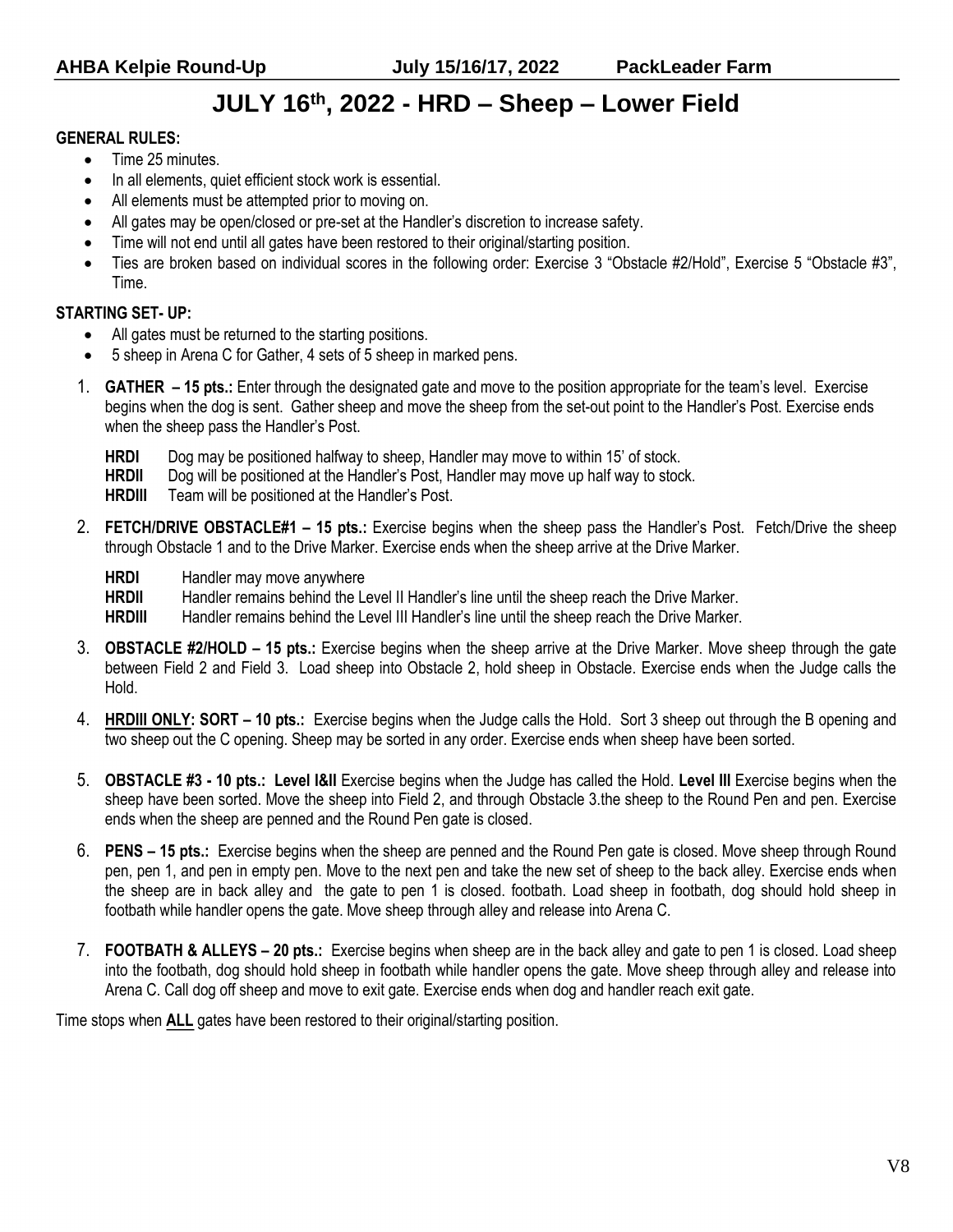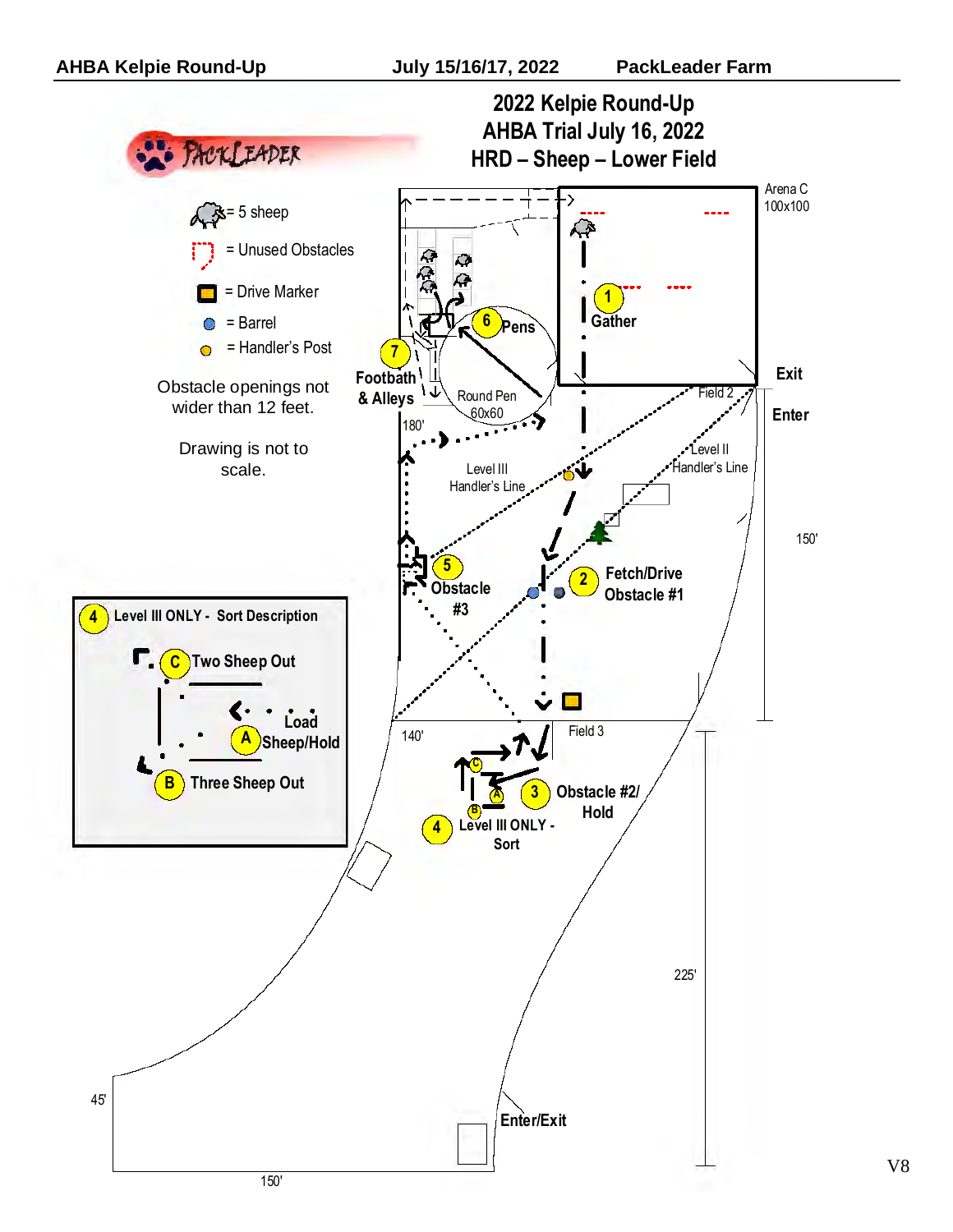# **2022 Kelpie Round-Up AHBA Trial July 15 & 17, 2022 HTAD5 Sheep - Arena B July 15 & 17, 2022 HTAD5 Cattle - Arena B**

#### **GENERAL RULES:**

- Time 10 minutes for HTAD I & II, 12 minutes for HTAD III.
- Ties are broken based on individual scores in the following order: Exercise 2 "Obstacle 1", Exercise 5 "Obstacle 3", Time.
- **1. TAKE PEN – 15 pts.:** Exercise begins when the Take Pen gate is opened. Remove stock from Take Pen and have dog cover/control the stock while the gate is closed. Exercise ends when the Take Pen Gate is closed.

**HTADI** Handler may assist the dog. **HTADII** Handler may enter the pen but should not move the stock. **HTADIII**Handler remains outside the Pen. **Except with cattle where all levels, handlers may assist as needed to ensure safety.**

- **2. OBSTACLE 1 – 15 pts.:** Exercise begins when the Take Pen Gate is closed. Move the stock thru Obstacle 1 as shown on the diagram. Exercise ends when the stock have exited Obstacle 1.
- **3. FETCH/DRIVE – 15 pts.:** Exercise begins when the stock exit Obstacle 1. Fetch/Drive stock to the HTADIII Drive Marker. Exercise ends when the stock reach the HTADIII Drive Marker.

**HTADI** Handler may move anywhere.

**HTADII** Handler remains at the HTADII Marker until the stock reach the HTADIII Drive Marker. **HTADIII**Handler remains in the vicinity of Obstacle 1 until the stock reach the HTADIII Drive Marker.

- **4. OBSTACLE 2 – 10 pts.:** Exercise begins when the stock reach the HTADIII Drive Marker. Move the stock through Obstacle 2 as shown on the diagram. Exercise ends when the stock have exited Obstacle 2.
- **5. OBSTACLE 3 – 15 pts.:** Exercise begins when the stock exit Obstacle 2. All teams: Move stock through Obstacle 3 as shown on the diagram. Exercise ends when stock exit Obstacle 3.
- **6. Level III Only SORT – 10 pts. – HTADIII Only: SHEEP** Exercise begins when the stock exit Obstacle 3. In the open between the HTAD II Drive Marker and the HTAD III Drive Marker. Place a prepared rope hoop on any 1 stock. Move stock to P3 and pen the sheep with hoop. **CATTLE:** Gate sort one cow into P3. Exercise ends when stock are sorted.
- **7. HOLD – 10 pts.: Level I & II:** Exercise begins when the stock have exited Obstacle 3. Move stock to a position between the HTADII Drive Marker and the HTADIII Drive Marker and hold the stock in position. **Level III:** Exercise begins when sorted stock are penned. Move remaining livestock to a position between the HTADII Drive Marker and the HTADIII drive marker and hold stock in position. For all level and stock exercise ends when the Judge calls the Hold.
- **8. REPEN – 10 pts.:** Exercise begins when judge calls the Hold. Teams shall move the stock to P3, safely hold off gate, and re-pen. Exercise/Time ends when the gate to P3 is closed.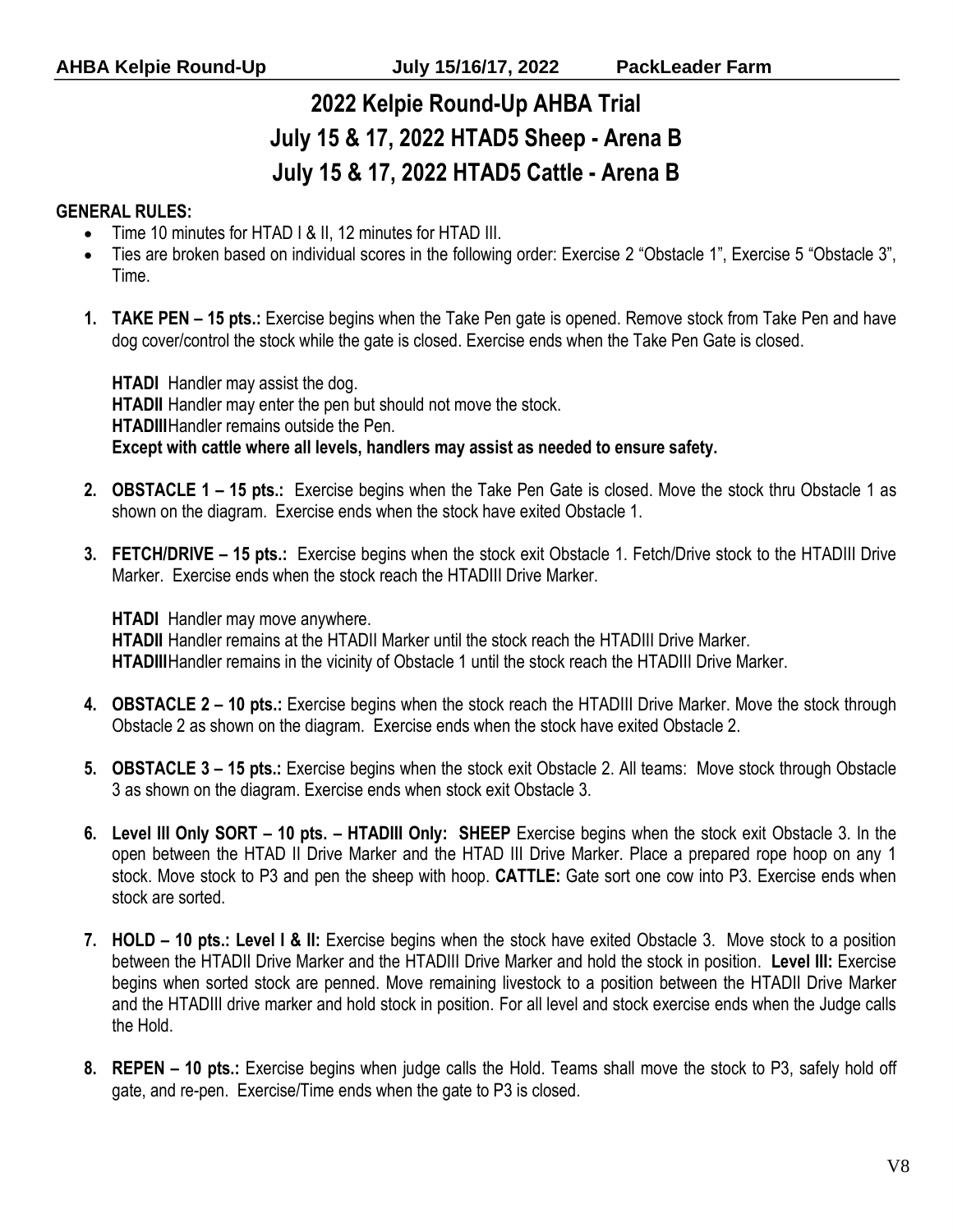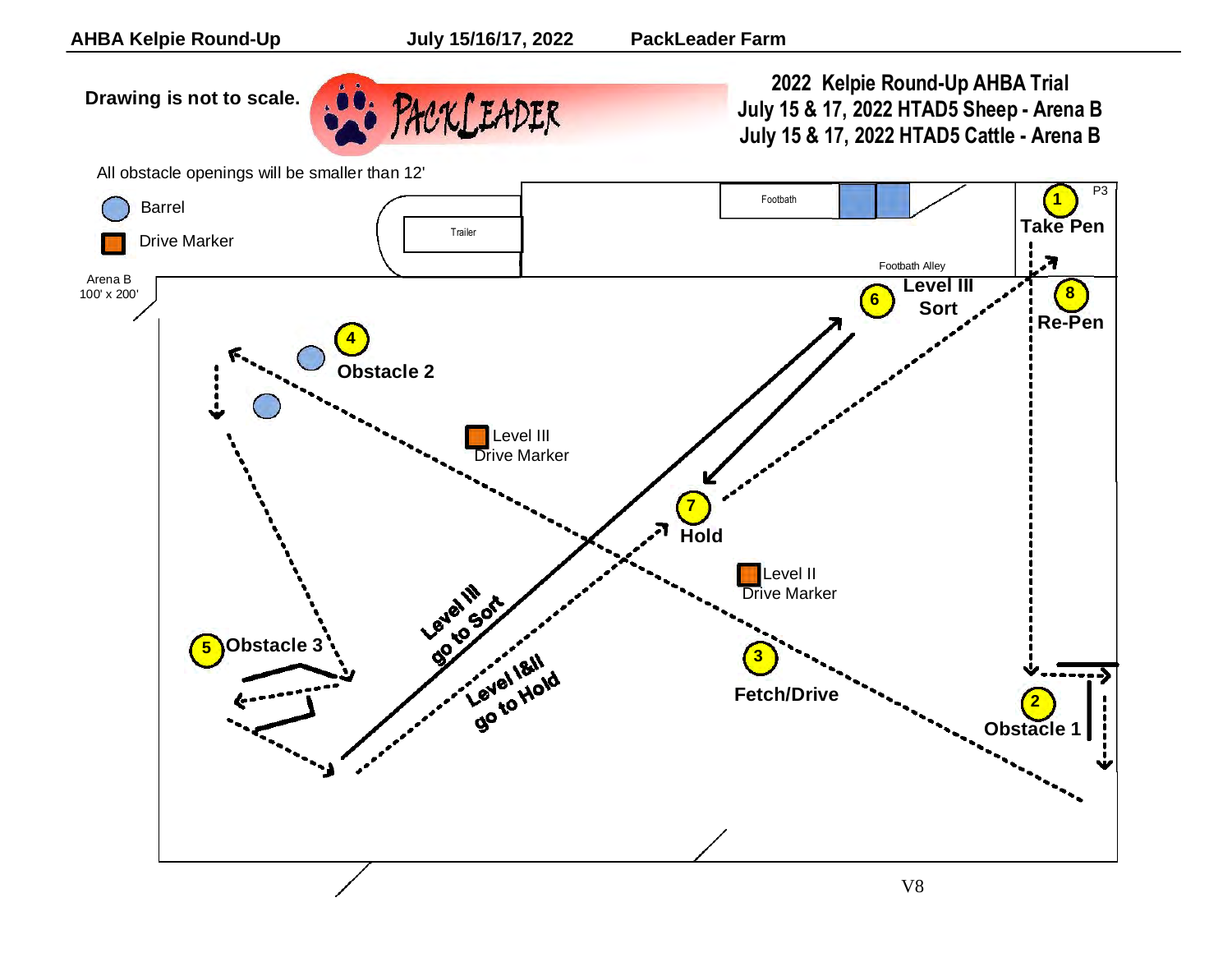# **JULY 16th , 2022– HTAD Course 5 – SHEEP – Arena A**

#### **GENERAL RULES:**

- Time 10 minutes for HTAD I & II, 12 minutes for HTAD III.
- Ties are broken based on individual scores in the following order: Exercise 4 "Obstacle #2", Exercise 5 "Hold", Time.
- **1. GATHER – 15 pts.:** Exercise begins when the dog is sent to gather the sheep. Team should move to the location appropriate for their level. Gather the sheep and move them clockwise around the Handler's Post. Exercise ends when sheep have moved behind the Handler's Post.

**HTADI** Dog may be positioned halfway to sheep, the Handler may move to within 15' of stock. **HTADII** Dog will be positioned at the Handler's Post, the Handler may move halfway to stock. **HTADIII** Dog and handler will be positioned at the Handler's Post.

- **2. FETCH/DRIVE – 15 pts.:** Exercise begins when the sheep have moved behind the Handler's Post. Fetch/Drive the sheep across the arena towards the Level III Drive Marker. All teams shall move the sheep counterclockwise around the Level III Drive Marker. Exercise ends when the sheep have moved behind the Level III Drive Marker.
	- **HTADI** Handler may move anywhere.
	- **HTADII** Handler stays at the Handler's Post and drives the sheep to the Level II Drive Marker. When the sheep have gone past the marker handler may move anywhere.
	- **HTADIII** Handler stays at the Handler's Post and drives the sheep to the Level III Drive Marker. When the sheep have gone past the marker, handler may move anywhere. Level III Handlers may hold sheep at Level III Drive Marker while they move to Obstacle 1 to set up for the Sort.
- **3. OBSTACLE #1/SORT – HTADI/II: 10 pts. – HTADIII: 20 pts.:** Exercise begins when the sheep have moved behind the Level III Drive Marker. The team shall move sheep through Obstacle #1 as drawn on the diagram. Handlers may move anywhere but should not walk through the obstacle. Exercise ends when the sheep have exited Obstacle #1.
	- **HTADI&II** Sheep should be moved straight through obstacle past the side gap and out the end. **HTADIII** Sheep should be loaded into the obstacle. Two sheep should be sorted out of the side gap. Three sheep should be moved straight through the obstacle past the side gap and out the end.
- **4. OBSTACLE #2 – 15 pts.:** Exercise begins when the sheep have exited Obstacle #1. Team shall move the sheep through Obstacle #2 as drawn on the diagram. Exercise ends when sheep exit Obstacle #2.
- **5. HOLD – 10 pts.:** Exercise begins when the sheep have exited Obstacle #2. Team should move sheep to the marker indicating the hold area. In the open, the dog should independently hold the sheep to the handler. Exercise ends when the Judge calls the Hold
- **6. OBSTACLE #3 – 15 pts.:** Exercise begins when the Judge calls the Hold. Team shall move the sheep through Obstacle #3 as drawn on the diagram. Exercise ends when sheep exit Obstacle #3.
- **7. REPEN – 10 pts.:** Exercise begins when all the sheep have exited Obstacle #3. All Teams shall move the sheep to P2, hold stock off gate, and re-pen. Exercise ends when the gate to P2 is closed.